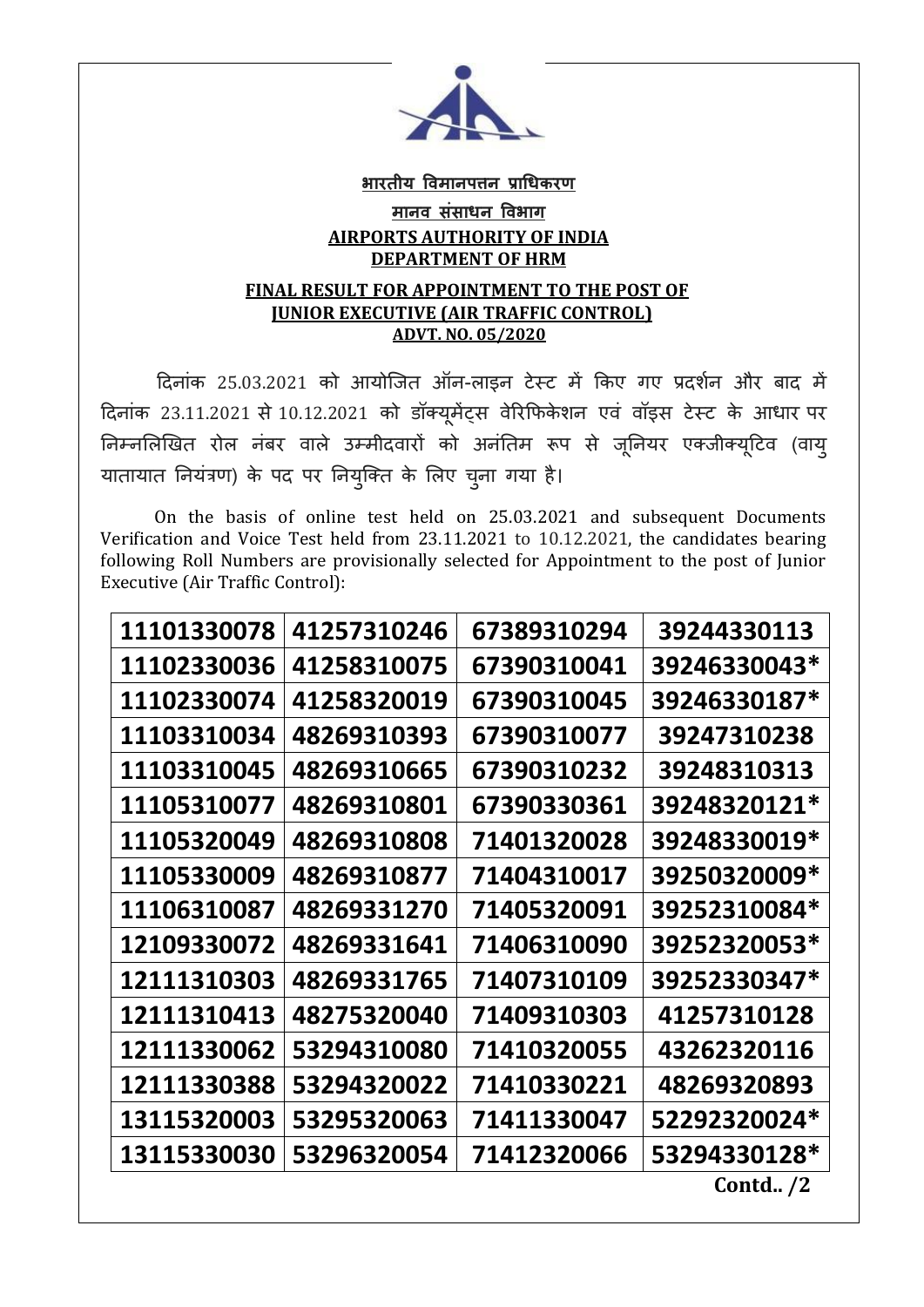| 15124320082 | 53297320138 | 71413320080 | 53297320099*        |
|-------------|-------------|-------------|---------------------|
| 15127320060 | 53298330062 | 71416330095 | 53300330346*        |
| 15133310021 | 53300330399 | 72419310027 | 53308310127*        |
| 16135320011 | 53305310155 | 72423310005 | 53308320079*        |
| 21157330027 | 53311330084 | 72423310024 | 53310310112*        |
| 22159320087 | 58323320079 | 72423310240 | 53311330087*        |
| 22160310128 | 58323330347 | 72423330027 | 55317310007*        |
| 23167310142 | 58324330127 | 72425310071 | 57320320080*        |
| 23167310275 | 58324330344 | 72426320050 | 59330320079*        |
| 27177310236 | 58327330136 | 72429330081 | 62347310213*        |
| 27177320127 | 60331310658 | 72430310068 | 66361330125*        |
| 29188320046 | 60331330012 | 74435330159 | 66363330057*        |
| 31193330091 | 60331330620 | 77445310012 | 66369310008*        |
| 31194330004 | 60333330001 | 77445310387 | 66369320133*        |
| 31195330120 | 60338330051 | 77445310435 | 66372320121*        |
| 32196330159 | 62344320116 | 77445320013 | 66375310045         |
| 34201330257 | 66356330056 | 77445330154 | 66376310078*        |
| 35204330488 | 66356330107 | 77446310189 | 66377320055*        |
| 35206320028 | 66357310055 | 77446320194 | 66377330065         |
| 36215330079 | 66357330031 | 77447310084 | 66381310062*        |
| 36217320020 | 66359330045 | 77447310453 | 66383320053*        |
| 36217320165 | 66360310005 | 77447320443 | 66385330012*        |
| 36218320086 | 66360310188 | 77447330567 | 67389310326*        |
| 36218330306 | 66360320180 | 77449310025 | 67390320614         |
| 36222310320 | 66361310008 | 77449310033 | 71403330003*        |
| 36222310321 | 66361330058 | 77449320039 | 71404310088*        |
| 36234310008 | 66362310184 | 79455330204 | 71404330003*        |
| 38240310117 | 66362330196 | 81463320075 | 71404330113*        |
| 38241310364 | 66364320013 | 87482320014 | 71407320116         |
| 38241320350 | 66364320102 | 87483310021 | 71409310220*        |
|             |             |             | $\text{Contd.} / 3$ |